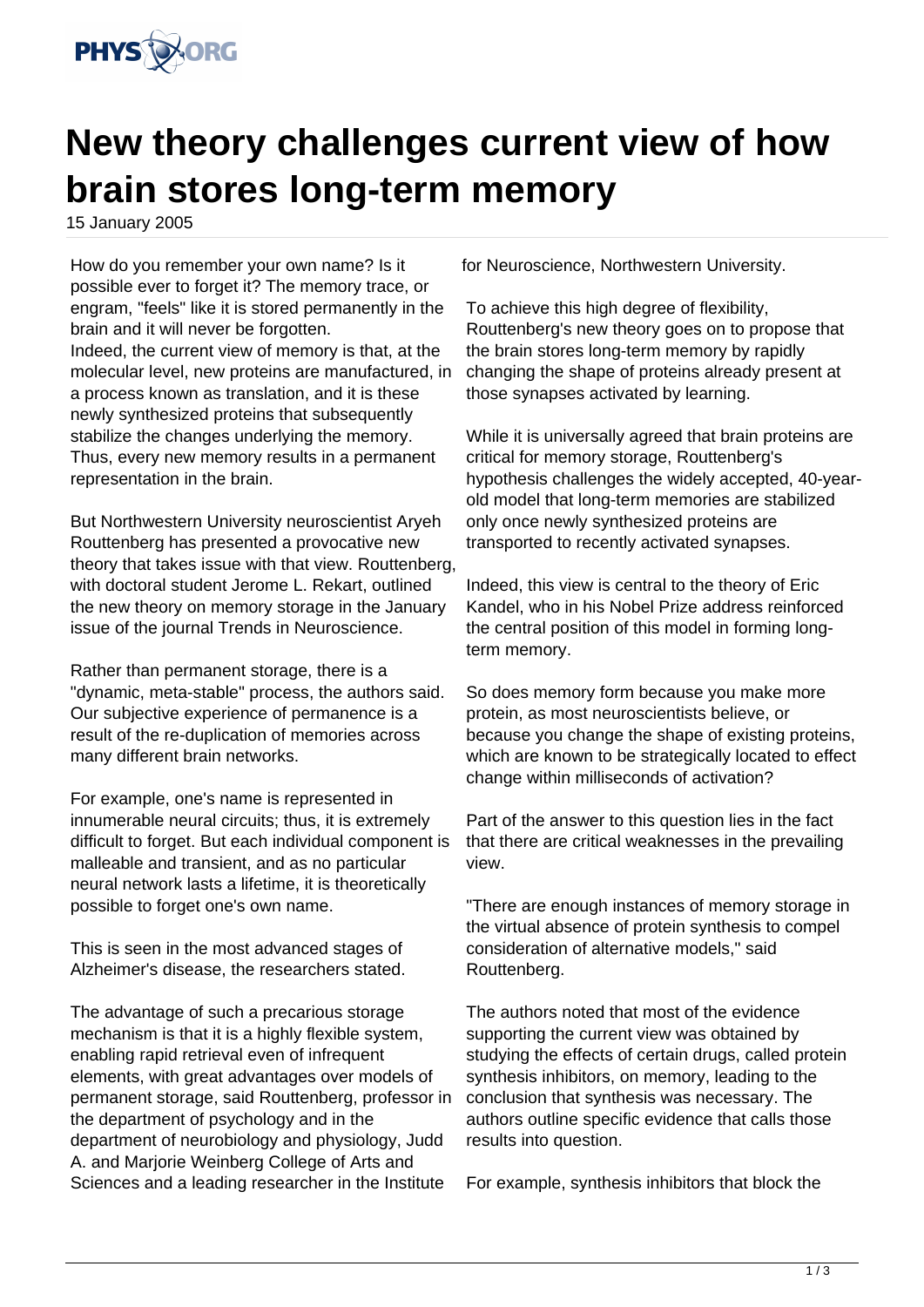

production of new proteins by more than 90 percent regulated by synaptic excitation (e.g., via the often cause no discernible memory impairments. Additionally, protein synthesis inhibitors cause a number of side effects that could lead to memory loss caused by something other than protein synthesis inhibition.

Routtenberg agrees with the view that it is the synapse that is modified in response to learningassociated activity, a position first articulated by Nobelist Ramon y Cajal a century ago. But the difference with the current theory is that he and Rekart do not believe that synaptic modification is brought about by recently synthesized proteins.

Routtenberg's theory, derived from a consideration of extensive, fundamental biochemical information, advocates that learning leads to a post-synthesis (or, post-translational) synaptic protein modification that results in changes to the shape, activity and/or location of existing synaptic proteins. In the Routtenberg-Rekart proposal, this is the only mechanism required for long-term memory.

To maintain some residue of this modification, Routtenberg proposes that the "spontaneous activity" of the brain actually acts to "cryptically rehearse" past events. So, long-term memory storage relies on a positive-feedback rehearsal system that continually updates or fine-tunes posttranslational modification of previously modified synaptic proteins. It is in this manner that this model allows for the continual modifications of memories.

In the Routtenberg-Rekart model, post-translational modifications within cells and synaptic dialog and endogenous activity between cells and networks work in concert to perpetuate and update memory representations.

A group of post-translational protein modifications that affect neuronal plasticity – present in activated pre-synaptic and post-synaptic elements and regulated by proteases, kinases and phosphatases – regulate the efficacy of the synapse in response to a learning event.

These modifications are, in turn, maintained via positive feedback between cells (dialog), which are

neurotransmitter glutamate) or inhibition (e.g., via the neurotransmitter GABA).

Thus, the self-sustaining positive feedback system also carries built-in control mechanisms that would prevent runaway feedback leading to the detonation of one massive memory or "thermonuclear" engram.

Although Routtenberg's model may represent a radical departure from the current view of how longterm memories are stored, he believes that scientists need to articulate alternative models other than the prevailing one.

A more accurate description will help address issues of memory loss in mental retardation, aging and Alzheimer's disease. Indeed, new hypotheses can lead to the development of new chemical agents that would successfully target the chemical reactions necessary "We would assert that there is enough substance both in the concerns raised and in the post-translational modification/positive feedback model proposed to energize the search for yet more plausible models of long-term memory storage, and to redirect and reinvigorate the quest to understand the brain substrates of information storage," Routtenberg said.

Source: Northwestern University